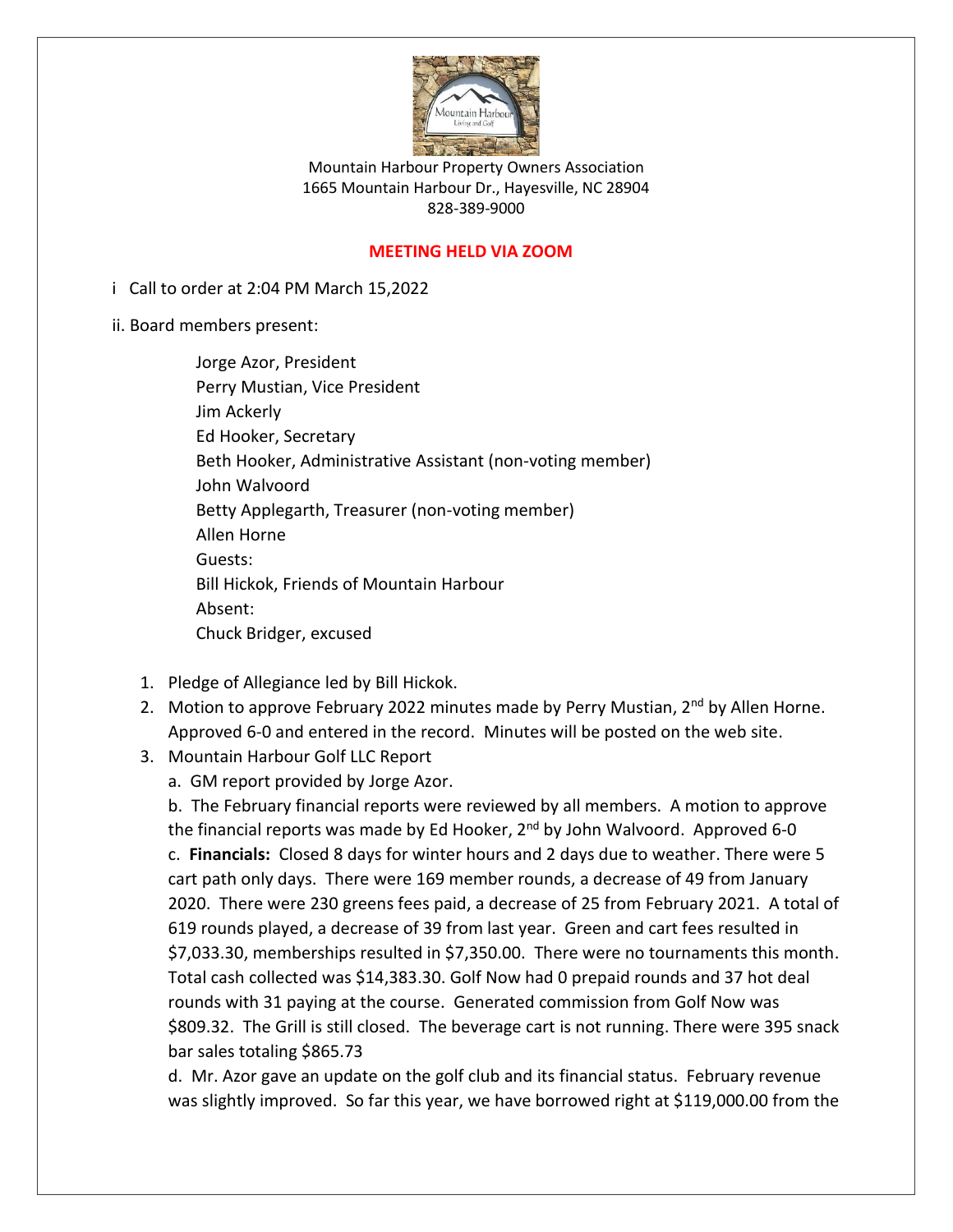

Mountain Harbour Property Owners Association 1665 Mountain Harbour Dr., Hayesville, NC 28904 828-389-9000

POA to get us through the winter months. February lost \$52,000.00. Mr. Azor also stated that closing Monday & Tuesdays for the winter has not realized the savings we had hoped and that we will not do this again next winter.

e. We have hired two front desk staff members through advertising. One of the new employees will be cross trained for the front desk, beverage cart, and bar.

f. Golf course improvement projects report given by Mr. Hickok. The Friends of Mountain Harbour are coordinating with our superintendent on projects. Mr. Hickok briefed the board about ongoing projects. The bridges on 7,8,9, and 18 have been replaced. The new bridges will last much longer than any of us. The project came in on budget. The maintenance cut through bridge between 17 and 18 teeing ground will be addressed in the near future. The decking on the bridge past the #1 teeing ground is in good shape and will be replaced soon. The lumber is already purchased

g. Mr. Hickok also reported that Rip rap has been ordered to stop erosion along Licklog Creek that runs throughout the golf course. Enough rip rap has been ordered to also improve drainage along Mountain Harbour Drive.

h. Money was approved to repair our tractor. The company is ordering parts and the final bill will be below \$20,000.00. A tractor will need to be rented along with a skidder for the rip rap and punching of the greens in late March.

i. Mr. Hickok gave a golf course equipment update to the board. Two lease equipment items will be expiring in April. A blower and a gator tractor. This will save us \$1,000.00 a month. Mr. Hickok recommends taking the savings and leasing a new rough mower. The mower he has in mind will be able to cut the teeing ground surrounds without "scalping" the grass. It has multiple floating decks that will provide a better cut and cut down on man hours.

## **Financials:**

- a. The financial statements of the POA for February were presented by the president. A motion to approve the financial statements was made by John Walvoord,  $2^{nd}$  by Allen Horne. Carried 6-0.
- b. We currently have right at \$587,000. deposited at various banks.
- c. For property owners who have not paid their 2022 dues in January, a second notice was sent out on March 1, 2022. Liens on delinquent accounts will go out in April. So far, \$330,000.00 in dues have been collected.

#### **Maintenance:**